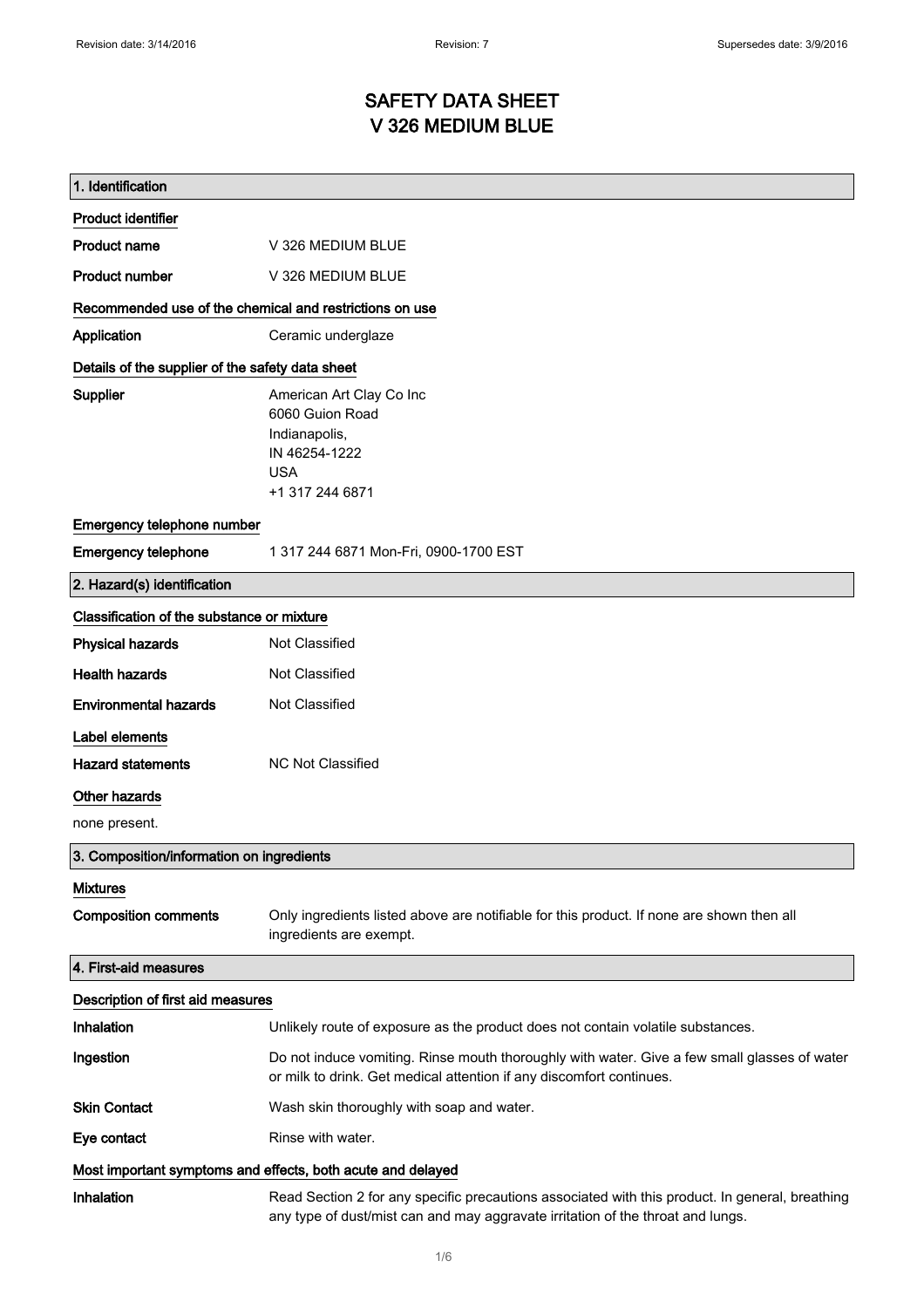| Ingestion                                                    | Read Section 2 for any specific precautions associated with the use of this product. Products<br>with specific warnings about ingestion will give guidance there.                                                                                                                                           |
|--------------------------------------------------------------|-------------------------------------------------------------------------------------------------------------------------------------------------------------------------------------------------------------------------------------------------------------------------------------------------------------|
| Skin contact                                                 | Read Section 2 for any specific precautions associated with the use of this product. In general<br>most ceramic glazes, clays and special products will tend to have a drying effect on the skin<br>and may cause some sensitivity to users with sensitive skin.                                            |
| Eye contact                                                  | Read Section 2 for any specific precautions associated with the use of this product. In general<br>most ceramic and special products contain materials that maybe abrasive to eyes. Keeping<br>materials from contacting the eyes is prudent. If contact does occur, flush with clean water, do<br>not rub. |
|                                                              | Indication of immediate medical attention and special treatment needed                                                                                                                                                                                                                                      |
| Notes for the doctor                                         | Treat symptomatically.                                                                                                                                                                                                                                                                                      |
| 5. Fire-fighting measures                                    |                                                                                                                                                                                                                                                                                                             |
| <b>Extinguishing media</b>                                   |                                                                                                                                                                                                                                                                                                             |
| Suitable extinguishing media                                 | Use fire-extinguishing media suitable for the surrounding fire.                                                                                                                                                                                                                                             |
| Special hazards arising from the substance or mixture        |                                                                                                                                                                                                                                                                                                             |
| Specific hazards                                             | The product is not believed to present a hazard due to its physical nature.                                                                                                                                                                                                                                 |
| <b>Advice for firefighters</b>                               |                                                                                                                                                                                                                                                                                                             |
| for firefighters                                             | Special protective equipment Use protective equipment appropriate for surrounding materials.                                                                                                                                                                                                                |
| 6. Accidental release measures                               |                                                                                                                                                                                                                                                                                                             |
|                                                              |                                                                                                                                                                                                                                                                                                             |
|                                                              | Personal precautions, protective equipment and emergency procedures                                                                                                                                                                                                                                         |
| <b>Personal precautions</b>                                  | For personal protection, see Section 8.                                                                                                                                                                                                                                                                     |
| <b>Environmental precautions</b>                             |                                                                                                                                                                                                                                                                                                             |
| <b>Environmental precautions</b>                             | Please read Section 2 completely. If any environmental warnings such as; H411 or H412 are<br>listed in Section 2, please use appropriate procedures when disposing of product and<br>container. Do not put materials into waterways or sewers.                                                              |
| Methods and material for containment and cleaning up         |                                                                                                                                                                                                                                                                                                             |
| Methods for cleaning up                                      | Collect spillage for reclamation or absorb in vermiculite, dry sand or similar material.                                                                                                                                                                                                                    |
| Reference to other sections                                  | For waste disposal, see Section 13. For personal protection, see Section 8.                                                                                                                                                                                                                                 |
| 7. Handling and storage                                      |                                                                                                                                                                                                                                                                                                             |
| Precautions for safe handling                                |                                                                                                                                                                                                                                                                                                             |
| <b>Usage precautions</b>                                     | Read label before use. Do not eat, drink or smoke when using this product. Good personal<br>hygiene procedures should be implemented. Wash hands and any other contaminated areas<br>of the body with soap and water before leaving the work site.                                                          |
| Conditions for safe storage, including any incompatibilities |                                                                                                                                                                                                                                                                                                             |
| <b>Storage precautions</b>                                   | Store in tightly-closed, original container in a dry and cool place.                                                                                                                                                                                                                                        |
| Specific end uses(s)                                         |                                                                                                                                                                                                                                                                                                             |
| Specific end use(s)                                          | The identified uses for this product are detailed in Section 1.2.                                                                                                                                                                                                                                           |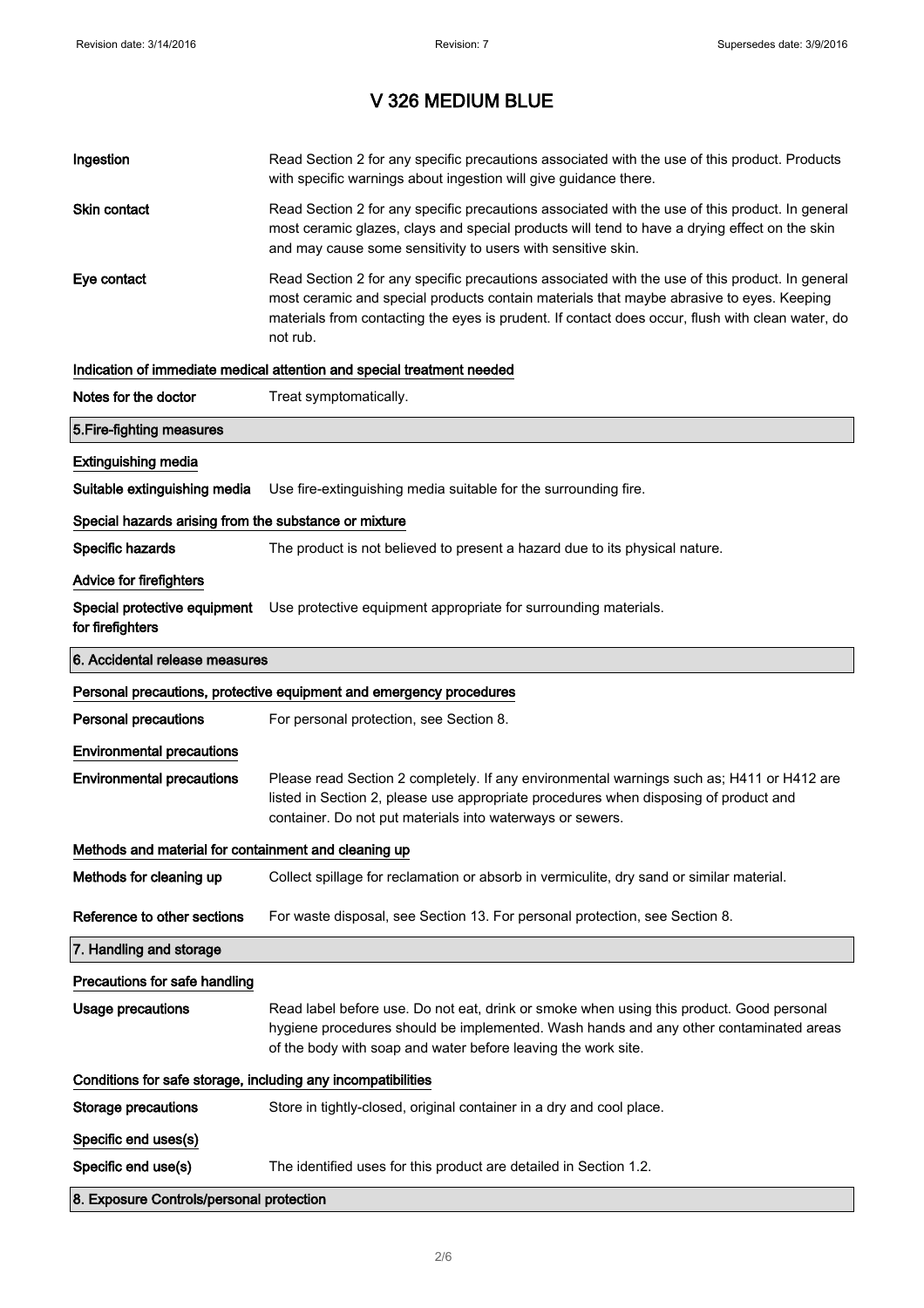| Ingredient comments                 | Only ingredients listed n Section 3 are notifiable for this product. If none are shown then all<br>ingredients are exempt.                                                                                           |
|-------------------------------------|----------------------------------------------------------------------------------------------------------------------------------------------------------------------------------------------------------------------|
| <b>Exposure controls</b>            |                                                                                                                                                                                                                      |
| Appropriate engineering<br>controls | No specific ventilations requirements unless the "FAN" pictogram is shown above or specified<br>in Section 2.                                                                                                        |
| Eye/face protection                 | No specific eye protection required unless the "EYE PROTECTION" pictogram is shown<br>above or specified in Section 2.                                                                                               |
| Hand protection                     | No specific hand protection required unless the "HAND PROTECTION" pictogram is shown<br>above or specified in Section 2.                                                                                             |
| Hygiene measures                    | Using good personal hygiene practices is always appropriate. Keeping a clean work space,<br>cleaning up properly when done, and not eating, drinking or smoking when using this product.                             |
| Respiratory protection              | No specific respiratory protection required unless the "RESPIRATOR" pictogram is shown<br>above or specified in Section 2. Using the appropriate certified protection for the operation is<br>important if required. |

#### 9. Physical and Chemical Properties

### Information on basic physical and chemical properties

| Appearance                                      | Colored liquid.           |
|-------------------------------------------------|---------------------------|
| Color                                           | Various colors.           |
| Odor                                            | Almost odorless.          |
| <b>Odor threshold</b>                           | No information available. |
| рH                                              | 6-8                       |
| <b>Melting point</b>                            | No information available. |
| Initial boiling point and range                 | No information available. |
| <b>Flash point</b>                              | No information available. |
| <b>Evaporation rate</b>                         | No information available. |
| Flammability (solid, gas)                       | No information available. |
| Upper/lower flammability or<br>explosive limits | No information available. |
| Vapour pressure                                 | No information available. |
| <b>Relative density</b>                         | Greater than 1.0          |
| Solubility(ies)                                 | Not applicable.           |
| <b>Partition coefficient</b>                    | No information available. |
| <b>Auto-ignition temperature</b>                | Not applicable.           |
| <b>Decomposition Temperature</b>                | No information available. |
| <b>Viscosity</b>                                | No information available. |
| <b>Explosive properties</b>                     | none                      |
| <b>Oxidising properties</b>                     | none                      |
| <b>Other information</b>                        | Not applicable.           |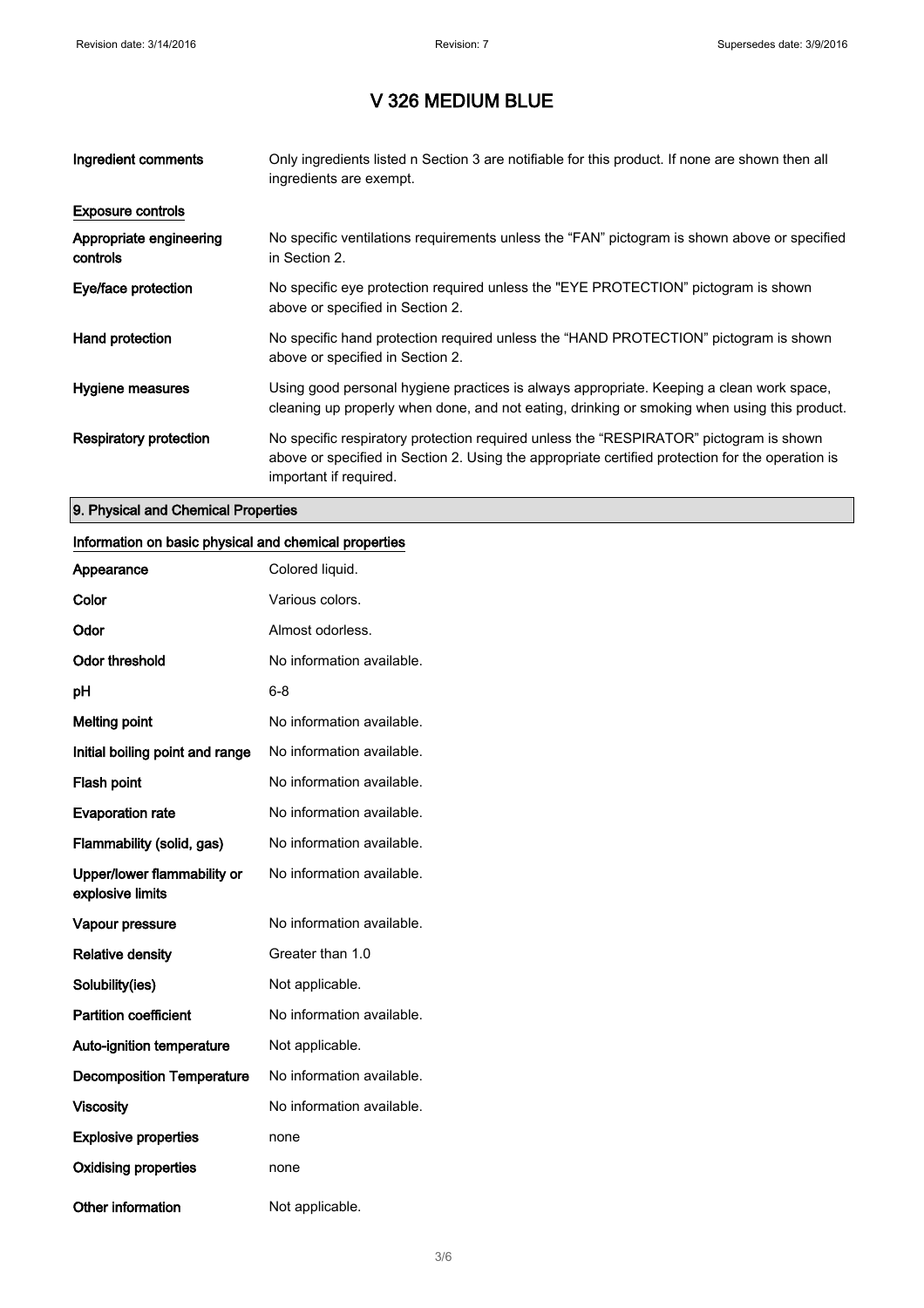| 10. Stability and reactivity          |                                                                                                                                                                                                                                                |
|---------------------------------------|------------------------------------------------------------------------------------------------------------------------------------------------------------------------------------------------------------------------------------------------|
| Reactivity                            | There are no known reactivity hazards associated with this product.                                                                                                                                                                            |
| <b>Stability</b>                      | No particular stability concerns.                                                                                                                                                                                                              |
| Possibility of hazardous<br>reactions | None known.                                                                                                                                                                                                                                    |
| Conditions to avoid                   | None known.                                                                                                                                                                                                                                    |
| Materials to avoid                    | None known.                                                                                                                                                                                                                                    |
| Hazardous decomposition<br>products   | None known.                                                                                                                                                                                                                                    |
| 11. Toxicological information         |                                                                                                                                                                                                                                                |
| Information on toxicological effects  |                                                                                                                                                                                                                                                |
| <b>Toxicological effects</b>          | Please read Section 2 thoroughly to understand the toxicological risks, (if any) and<br>precautions for safe use (if any).                                                                                                                     |
| Skin corrosion/irritation             |                                                                                                                                                                                                                                                |
| <b>Skin sensitization</b>             |                                                                                                                                                                                                                                                |
| <b>Skin sensitisation</b>             | Based on available data the classification criteria are not met.                                                                                                                                                                               |
| Eye contact                           | May cause temporary eye irritation.                                                                                                                                                                                                            |
| 12. Ecological Information            |                                                                                                                                                                                                                                                |
| Ecotoxicity                           | Please read Section 2 completely. If any environmental warnings such as; H411 or H412 are<br>listed in Section 2, please use appropriate procedures when disposing of product and<br>container. Do not put materials into waterways or sewers. |
| <b>Toxicity</b>                       |                                                                                                                                                                                                                                                |
| <b>Toxicity</b>                       | Please read Section 2 completely. If any environmental warnings such as; H411 or H412 are<br>listed in Section 2, please use appropriate procedures when disposing of product and<br>container. Do not put materials into waterways or sewers. |
| Persistence and degradability         |                                                                                                                                                                                                                                                |
| Persistence and degradability         | No data available.                                                                                                                                                                                                                             |
| Biodegradation                        | Not inherently biodegradable.                                                                                                                                                                                                                  |
| <b>Bioaccumulative potential</b>      |                                                                                                                                                                                                                                                |
| <b>Partition coefficient</b>          | No information available.                                                                                                                                                                                                                      |
| Mobility in soil                      |                                                                                                                                                                                                                                                |
| <b>Mobility</b>                       | Semi-mobile.                                                                                                                                                                                                                                   |
| Results of PBT and vPvB assessment    |                                                                                                                                                                                                                                                |
| Results of PBT and vPvB<br>assessment | This product does not contain any substances classified as PBT or vPvB.                                                                                                                                                                        |
| Other adverse effects                 |                                                                                                                                                                                                                                                |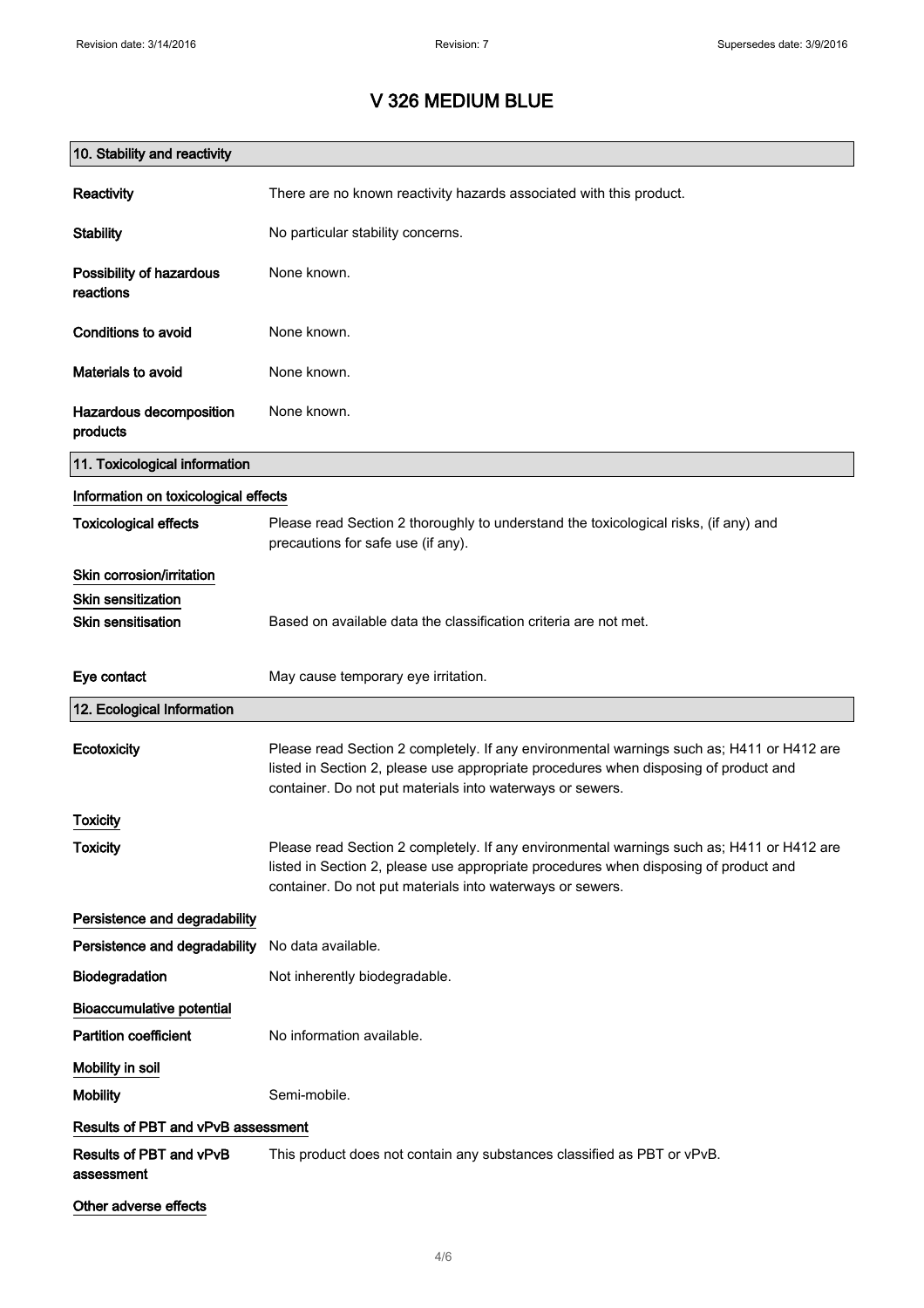| Other adverse effects                                                                                                                                                                                                                             | None known.                                                                                                                                                                                  |  |
|---------------------------------------------------------------------------------------------------------------------------------------------------------------------------------------------------------------------------------------------------|----------------------------------------------------------------------------------------------------------------------------------------------------------------------------------------------|--|
| 13. Disposal considerations                                                                                                                                                                                                                       |                                                                                                                                                                                              |  |
| Waste treatment methods                                                                                                                                                                                                                           |                                                                                                                                                                                              |  |
| <b>General information</b>                                                                                                                                                                                                                        | Dispose of waste product or used containers in accordance with local regulations When<br>handling waste, the safety precautions applying to handling of the product should be<br>considered. |  |
| 14. Transport information                                                                                                                                                                                                                         |                                                                                                                                                                                              |  |
| General                                                                                                                                                                                                                                           | The product is not covered by international regulations on the transport of dangerous goods<br>(IMDG, IATA, DoT).                                                                            |  |
| <b>UN Number</b>                                                                                                                                                                                                                                  |                                                                                                                                                                                              |  |
| Not applicable.                                                                                                                                                                                                                                   |                                                                                                                                                                                              |  |
| UN proper shipping name                                                                                                                                                                                                                           |                                                                                                                                                                                              |  |
| Not applicable.                                                                                                                                                                                                                                   |                                                                                                                                                                                              |  |
| Transport hazard class(es)                                                                                                                                                                                                                        |                                                                                                                                                                                              |  |
| No transport warning sign required.                                                                                                                                                                                                               |                                                                                                                                                                                              |  |
| Packing group                                                                                                                                                                                                                                     |                                                                                                                                                                                              |  |
| Not applicable.                                                                                                                                                                                                                                   |                                                                                                                                                                                              |  |
| <b>Environmental hazards</b>                                                                                                                                                                                                                      |                                                                                                                                                                                              |  |
| <b>Environmentally Hazardous Substance</b><br>Please refer to Section 2 for any environmental hazards associated with this product. If H411/H412 warnings are shown then<br>please verify packaging and labeling requirements for larger volumes. |                                                                                                                                                                                              |  |
| Special precautions for user                                                                                                                                                                                                                      |                                                                                                                                                                                              |  |
| Not applicable.                                                                                                                                                                                                                                   |                                                                                                                                                                                              |  |
| <b>Transport in bulk according to</b> Not applicable.<br>Annex II of MARPOL 73/78<br>and the IBC Code                                                                                                                                             |                                                                                                                                                                                              |  |
| 15. Regulatory information                                                                                                                                                                                                                        |                                                                                                                                                                                              |  |
| <b>US State Regulations</b><br>None of the ingredients are listed or exempt.                                                                                                                                                                      | California Proposition 65 Carcinogens and Reproductive Toxins                                                                                                                                |  |
| Inventories                                                                                                                                                                                                                                       |                                                                                                                                                                                              |  |
| Canada - DSL/NDSL                                                                                                                                                                                                                                 |                                                                                                                                                                                              |  |
| All the ingredients are listed or exempt.                                                                                                                                                                                                         |                                                                                                                                                                                              |  |
| <b>US-TSCA</b><br>All the ingredients are listed or exempt.                                                                                                                                                                                       |                                                                                                                                                                                              |  |
| US - TSCA 12(b) Export Notification                                                                                                                                                                                                               |                                                                                                                                                                                              |  |

All the ingredients are listed or exempt.

16. Other information